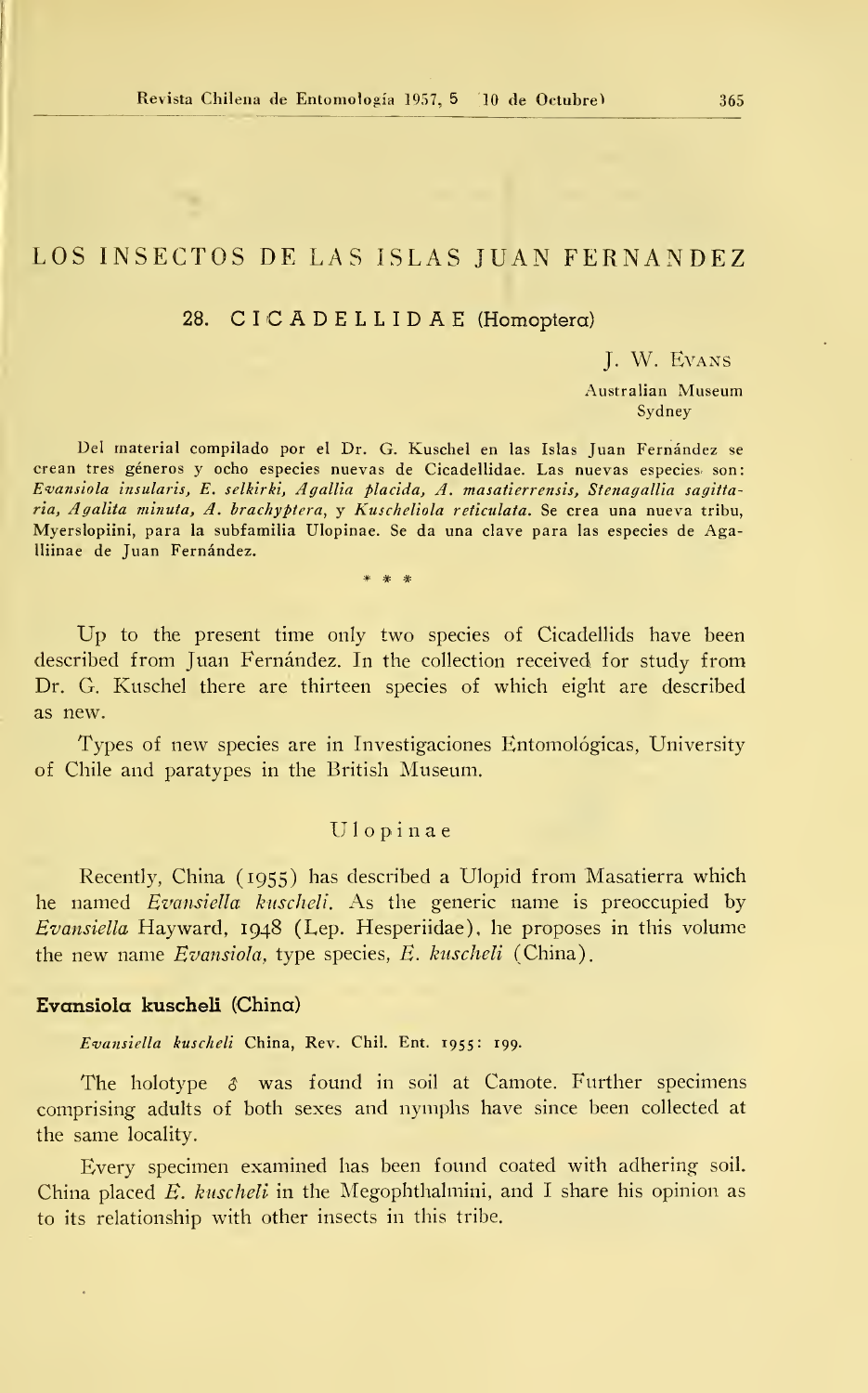## Evansiola insularis sp. nov. (fig. 1, A-C)

Length 4.2 mm. General coloration brown. Anteclypeus projecting anteriorly beyond, the margin of the maxillary plates, transversely concave anteriorly, nearly fíat posteriorly. L,ora not extending as far as the edge of the maxillary plates, narrowly enfolding the sides of the ante-clypeus. Post-clypeus widely convex ; sides of the face sloping steeply to below the eyes. Frons continuous with the post-clypeus, widening posteriorly and bordered laterally by the antennal ledges. Antennal depressions deep ; the two basal antennal segments well developed; flagellum long. Posterior apex of the face spatulate. Crown of head flattened, the sides in front of the eyes at a wide angle to the apex; anterior margin parallel with the hind margin. Pronotum flattened, rectangular in shape, transversely ridged postero-medially. Tegmina hyaline, brown with dark brown and white markings; venation as in Fig. 1 B. Wings reduced to small functionless lobes. Hind tibiae rectangular in section with well developed widely spaced spines. Male genitalia with the sub-genital plates parallel-sided and dorsally directed apically.

Type & from Plazoleta del Yunque, Masatierra, coll. F. G. Kuschel,  $9/2/52$ . Allotype ? from Picacho Central, 600 m., Masatierra,  $4/2/52$ . Numerous paratypes.

E. insularis, which has been taken on ferns, differs from the type species, E. kuscheli in the shape of the head, which is not grotesquely laterally produced, in size, being considerably larger and in having larger, though not fully developed, tegmina. On the anterior margin of the head of nymphs there are elongate pits which are homologous with those occurring in Megophthalmus scabripennis Edwards.

## Evansiola selkirki sp. nov. (fig. 1, D-E)

Length <sup>5</sup> mm. General coloration dark brown mottled with light brown. Face of head, ante-clypeus keel-shaped, post-clypeus convex. Frons, between the antennal ledges, postero-medially depressed. Hind margin of the face, ridged. Crown with a median and two lateral depressions and with two raised prominences close to the hind margin; these form part of the longitudinal ridges that separate the two depressions. Pronotum with the fore and hind margins parallel with cach olher and with a median, and ill defined elevated ridge. Sides of pronotum curved. Tegmina reduced to short pads. Abdomen with a dorsal median keel.

Type 9 from Miradero 50-600 m., Masatierra, coll. F. G. Kuschel 26/12/54.

I Paratype  $\varphi$  from the same locality.

E. selkirki resembles the type species and differs from  $E$ . insulare in its brachypterous condition. It differs from E. kuscheli in size, being considerably larger and in the shape of the head.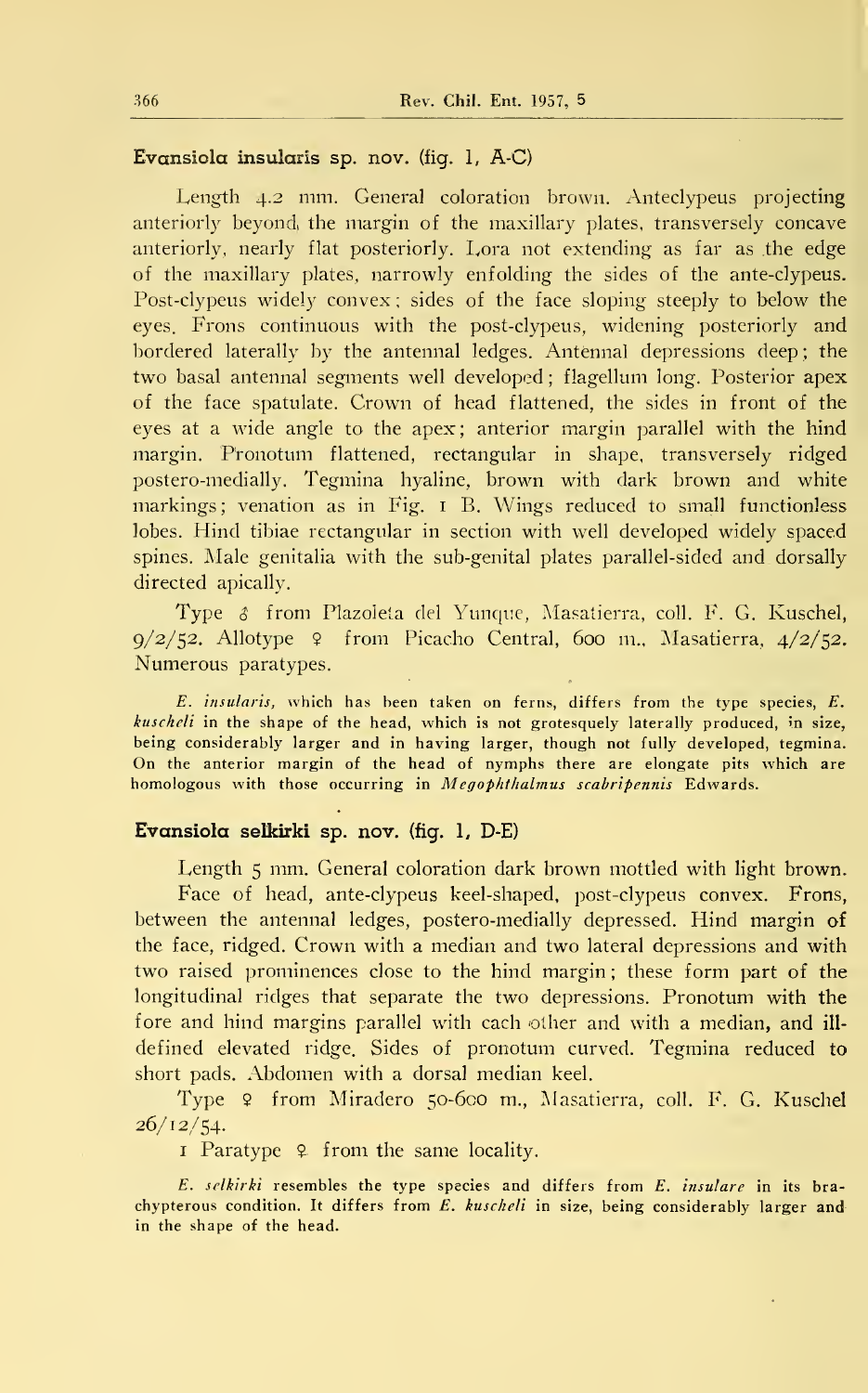The slight lateral expansions of the pronotum of E. selkirki and the fact that specimens of both  $E$ . kuscheli and  $E$ : insularis have been found encrusted with hardened soil, suggests the possibility of affinity between these insects and the ulopids, Myerslopia spp. from New Zealand, and Paulianana dracula Evans from Madagascar. A comparison of the head structure of Evansiola spp. with that of Myerslopia parva Evans (Fig. i, F) indicates that there is no cióse relationship between species in the two groups of genera.

Recently <sup>I</sup> have received for examination <sup>a</sup> large collection of ulopids from New Zealand which have been lent me by Dr. T. E. Woodward. These comprise one spe-



Fig. i. A. Evansiola insularis. B. E. insularis, tegmen. C. E. insularis, face of head. D. Evansiola selkirki. E. E. selkirki, face of head. F. Myerslopia parva, face of head.

cimen of  $M$ . magna Evans and very numerous ones of  $M$ . parva which were found in leaf mould in both the North and the South Island. A study of this material has served to confirm my former opinion (Evans, 1953) that the genera  $Myerslopia$  Evans and Paulianana Evans share so many characteristics in common which are lacking in other Ulopids that they merit grouping together in a separate tribe. Accordingly a new tribe, the Myerslopiini, is created for their reception.

## Key to the Tribes of the Ulopinae

Face of head with a well developed maxillary suture ... (See Evans, 1947, a, Fig. 1).

1.

 $\overline{2}$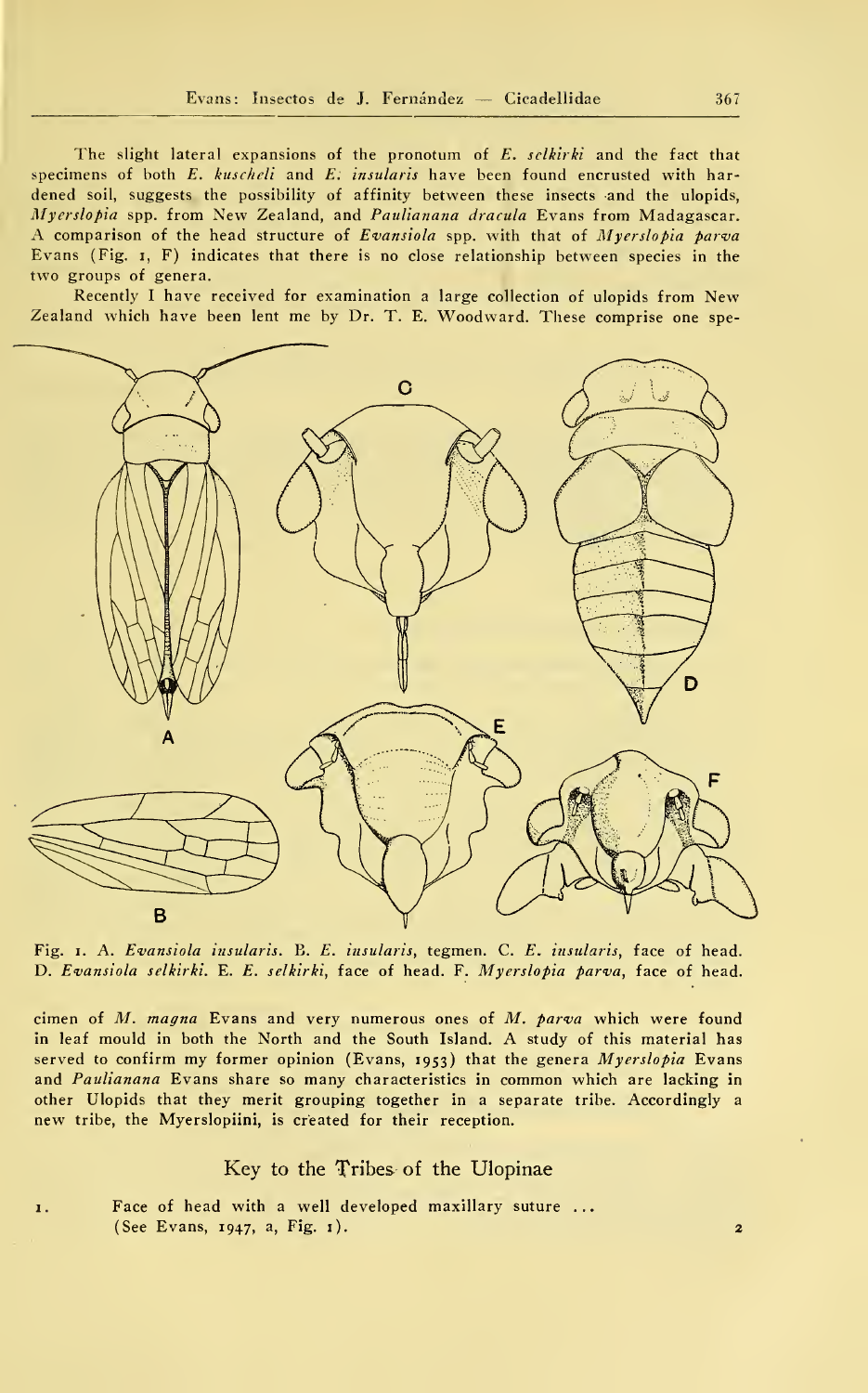368 Rev. Chil. Ent. 1957, 5

|                  | Face of head lacking a maxillary suture                  |    |
|------------------|----------------------------------------------------------|----|
| 3<br>Cephalelini | Head produced to a varying extent, arrow shaped          | 2. |
|                  | Head not produced, or if so, then narrowly and not arrow |    |
| Ulopini          | Head foliaceous; pronotom with well developed lateral    | 3. |
| Myerslopiini     | Head not foliaceous; pronotum lacking well developed la- |    |
| Megophthalmini   |                                                          |    |

Present knowledge suggests that the Cephalelini are confined to South África, Southern Australia and New Zealand; the Myerslopiini to New Zealand and Madagascar ; the Megophthalmini to Europe, north and tropical África and to western north and south America. The Ulopini are universally distributed.

## Agalliinae

## Alloproctus amandatus Bergroth

Alloproctus amandatus Bergroth, Nat. Hist. Juan Fernández and Easter Is. edited by C. Skottsberg, 3: 400, 1932.

In my classification of Leaf hoppers, Pt. 3. (Evans, 1947, a) <sup>I</sup> ascribed the genus *Alloproctus* Bergroth to the sub-family Jassinae, tribe Jassini. This was an error and it is evident from Bergroth's generic description that his species is a representative of the Agalliinae. Bergroth stated that Alloproctus seemed to be allied to  $A$ gallia Curtis and  $A$ ceratagallia Kirkaldy but differed in having sharp supra-antennal ledges which concealed the base of the antennae. None of the specimens in the Kuschel collection which belong to the Agalliinae has antennal ledges as described for *Alloproctus*, hence it is assumed that a representative of  $\Lambda$ . amandatus, of which the type species was taken on Masafuera, is not included among them.

Key to the species of Agalliinae of Juan Fernández

| I. | Antennal ledges sharp, concealing the base of the antennae |
|----|------------------------------------------------------------|
|    | Alloproctus amandatus Bergroth                             |
|    | Antennal ledges not sharp, base of antennae exposed        |
|    | $\mathbf{z}$                                               |
| 2. | Crown of head anteriorly produced (Fig. 2, G) $\ldots$     |
|    | Stenagallia sagittaria sp. nov.                            |
|    | Crown of head not anteriorly produced                      |

3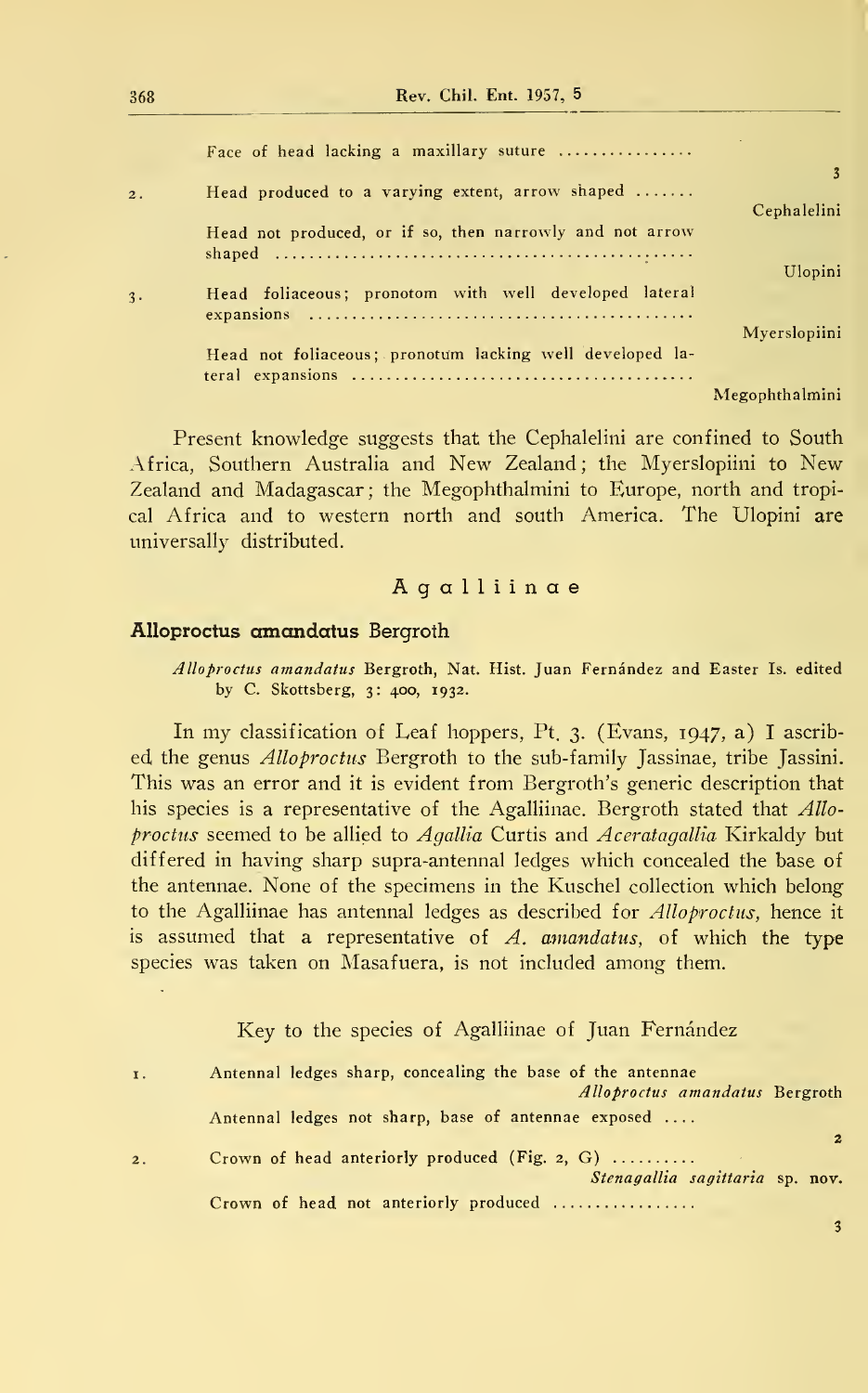| 3. | Tegmina and wings fully developed                                                                                      |
|----|------------------------------------------------------------------------------------------------------------------------|
|    | $\overline{4}$<br>Tegmina short and apically rounded or pad-like; wings                                                |
|    | 6                                                                                                                      |
| 4. | Pronotum steeply declivous; venation of tegmen reticulate                                                              |
|    | Kuscheliola reticulata sp. nov.                                                                                        |
|    | Pronotum not steeply declivous, venation of tegmen, not                                                                |
|    | 5                                                                                                                      |
| 5. | Crown of even width throughout, insects black or brown<br>without marked pattern development                           |
|    | Agallia masatierrensis sp. nov.                                                                                        |
|    | Crown slightly wider in the centre than against the eyes;<br>insects with a well developed and variable colour pattern |
|    | <i>Agallia placida</i> sp. nov.                                                                                        |
| 6. | Crown and pronotum with a well developed colour pattern<br>Agalita minuta sp. nov.                                     |
|    | Crown and pronotum lacking a well developed colour                                                                     |
|    | <i>Agalita brachyptera</i> sp. nov.                                                                                    |
|    |                                                                                                                        |

## Agallia placida sp. nov. (fig. 2, D-E).

Length.  $\delta$  4 mm.,  $\epsilon$  5 mm. Colour pattern variable, light and dark brown, buff and white. Crown of head of even width between the eyes or medially than laterally. Crown and pronotum ochreous with irregular large lateral dark brown markings. Scutellum with variable dark brown and ivory markings and with a well-defined median transverse division but not a deep sulcus.

Tegmen palé hyaline parchment brown, with palé brown, dark brown and white markings, sometimes arranged as a pattern of large oval markings. The posterior apices of the anal veins may be white. Male genitalia as in Fig. 2, E.

Holotype  $\delta$  from B. Cumberland, Masatierra, coll. G. Kuschel,  $1/1/52$ . Allotype ? from Cerro Alto, 600 m., Masatierra 1/2/52.

Agallia placida differs from all the other Agallian leaf hoppers described below in having an unusually shaped aedeagus.

## Agallia masatierrensis sp. nov. (fig. 2, I).

Length, 4.8 mm. General coloration black, deep purplish-brown or chestnut brown with a few palé markings.

Face of head yellowish or brown or marked with a pattern of light or dark brown. Crown of head of even width between the eyes, chestnut brown or orange buff with two small round black markings. Pronotum black, chestnut brown or deep purplish-brown. Scutellum similarly coloured with,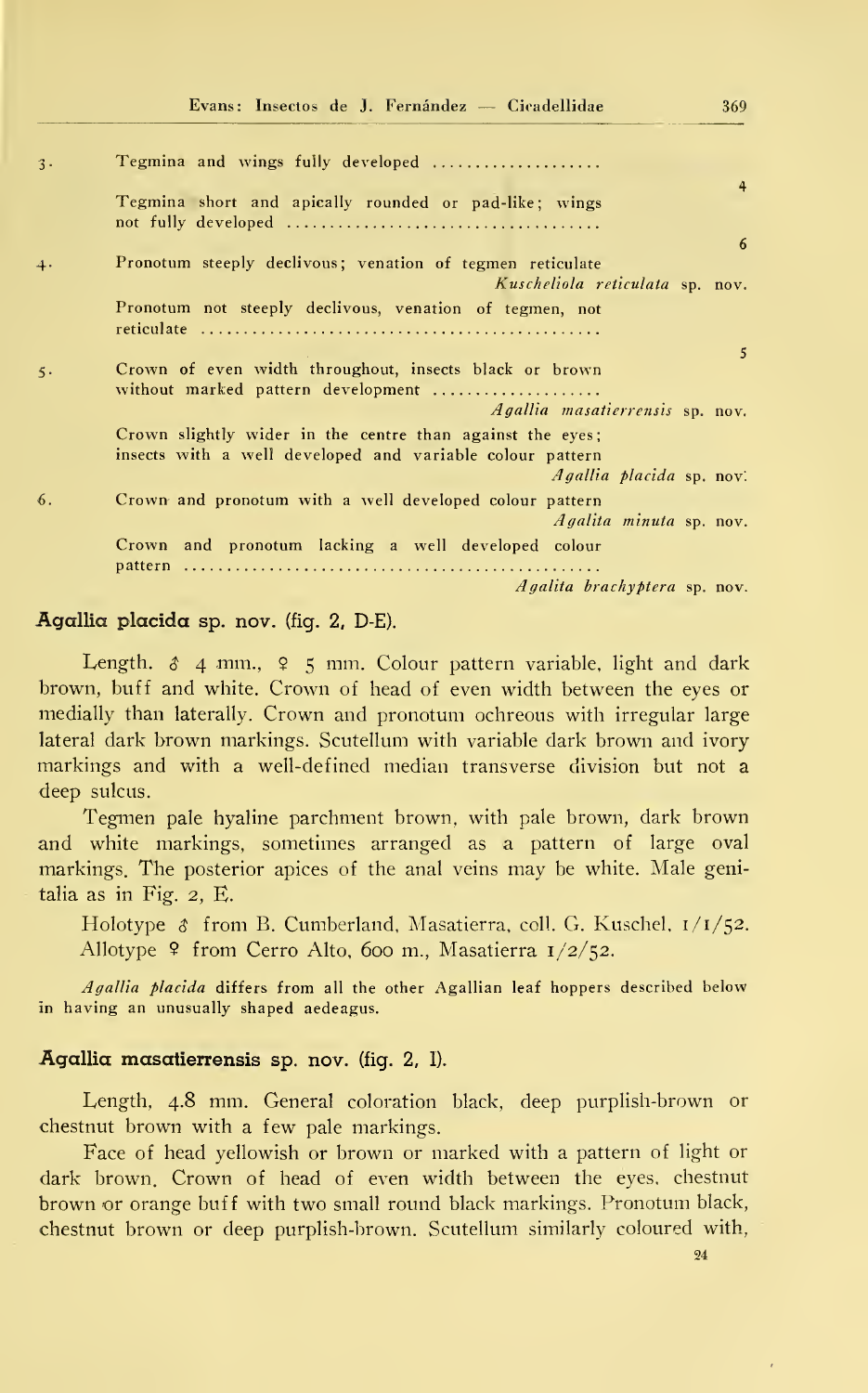or without, two small palé markings on the anterior half and with narrow paired yellow markings bordering the post-scutellum. Tegmen, black, deep purplish-brown, or chestnut brown, the posterior apices of the anal veins whitish and with a variable number of pale hyaline areas situated particularly towards the costal border. Male genitalia as in Fig. 2, J.

Holotype & from Plazoleta del Yunque, 200 m., Masatierra; Coll. F. G. Kuschel 2/1/52.

Allotype. <sup>2</sup> Miradero, 500 m., Masatierra, 3/12/51/

#### Stenagallia gen. nov.

The face of the head is diamond-shape, the labium reaches to between the middle coxae; the ante-clypeus is narrower anteriorly than posteriorly; the antennal ledges resemble a flattened semi-circle, and post-frontal sutures, which are parallel with the produced lateral margins of the face, are retained. The ocelli, which lie on the anterior edges of marginal depressions, are close to the posterior edge of the face and are nearer to the eyes on each side than to the apex of the head. The crown of the head is triangular in shape and the pronotum is on the same plane as the crown. The tegmina are fully developed and have venation of normal cicadellid type.

Type species.— *Stenagallia sagittaria* sp. nov.

This genus differs from other genera of Agalliinae in the character of the shape of the head.

## Stenagallia sagittaria, sp. nov. (fig. 2, G, H)

Length 6.8 mm. General coloration palé or dark yellowish-brown. Face of head with the ante- and post-clypeus darker in colour than the rest of the face. Crown of head of variable length. Pronotum and scutellum concolorous with the crown. Tegmen palé or dark yellowish-brown, the veins sometimes darker in colour than the rest of the tegmen. Male genitalia as in Fig. 2, G. Ovipositor extending beyond the ápices of the folded tegmina.

Holotype  $\delta$  from Alto Inglés, 600 m., Masatierra. coll. F. G. Kuschel,  $6/2/52$ .

Allotype º from Picacho Central, 600 m., Masatierra 4/2/52.

## Agalita gen. nov.

The face of the head is evenly convex and the labium extends to between the hind coxae. The ocelli are nearer to the eyes on each side than to each other and may lie in shallow depressions. The crown is wider in the centre than against the eyes. The pronotum is almost fíat. The tegmina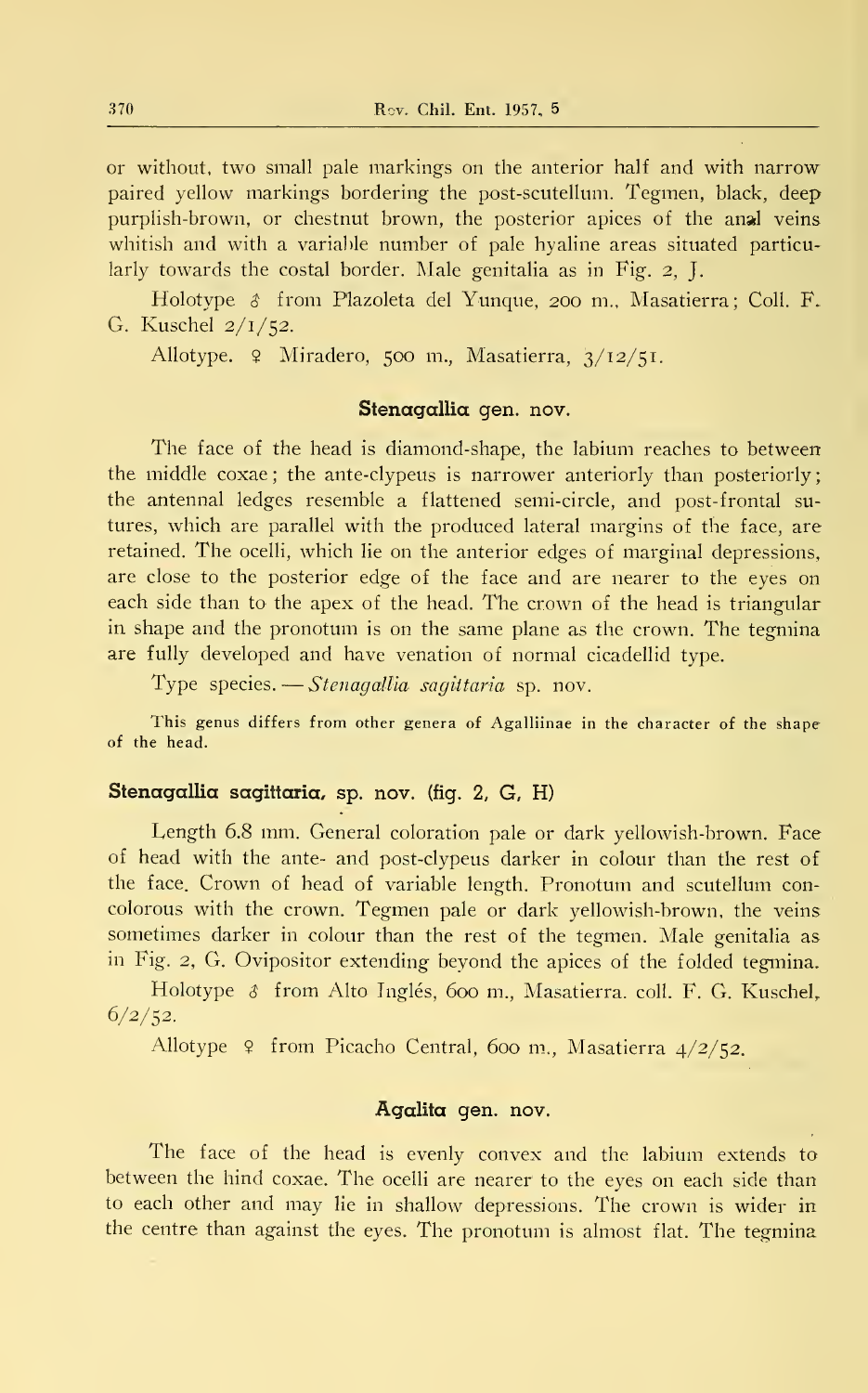which may not be fully developed are widely rounded apically and the venation may be reticulate. The wings are functionless.

Type species.  $\rightarrow$  *Agalita minuta* sp. nov.

This genus differs from Agallia Curtis in the shape of the crown of tne he: and the apex of the tegmen.



Fig. 2. A Agalita brachyptera, head and thorax. B. A. brachyptera, male genitalia. C. Agalita minuta, male genitalia. D. Agallia placida, head and thorax. E. Agallia placida, male genitalia. F. Kuscheliola reticulata, tegmen. G. Stenagallia sagittaria, head and thorax. H. S. sagittaria, male genitalia. I. Agallia masatierrensis, male genitalia.

## Agalita minuta sp. nov. (fig. 2, C)

Length 3.8 mm. Face of head yellowish, the muscle impressions on the post-clypeus and the marginal outline of the ante and post clypeus brown,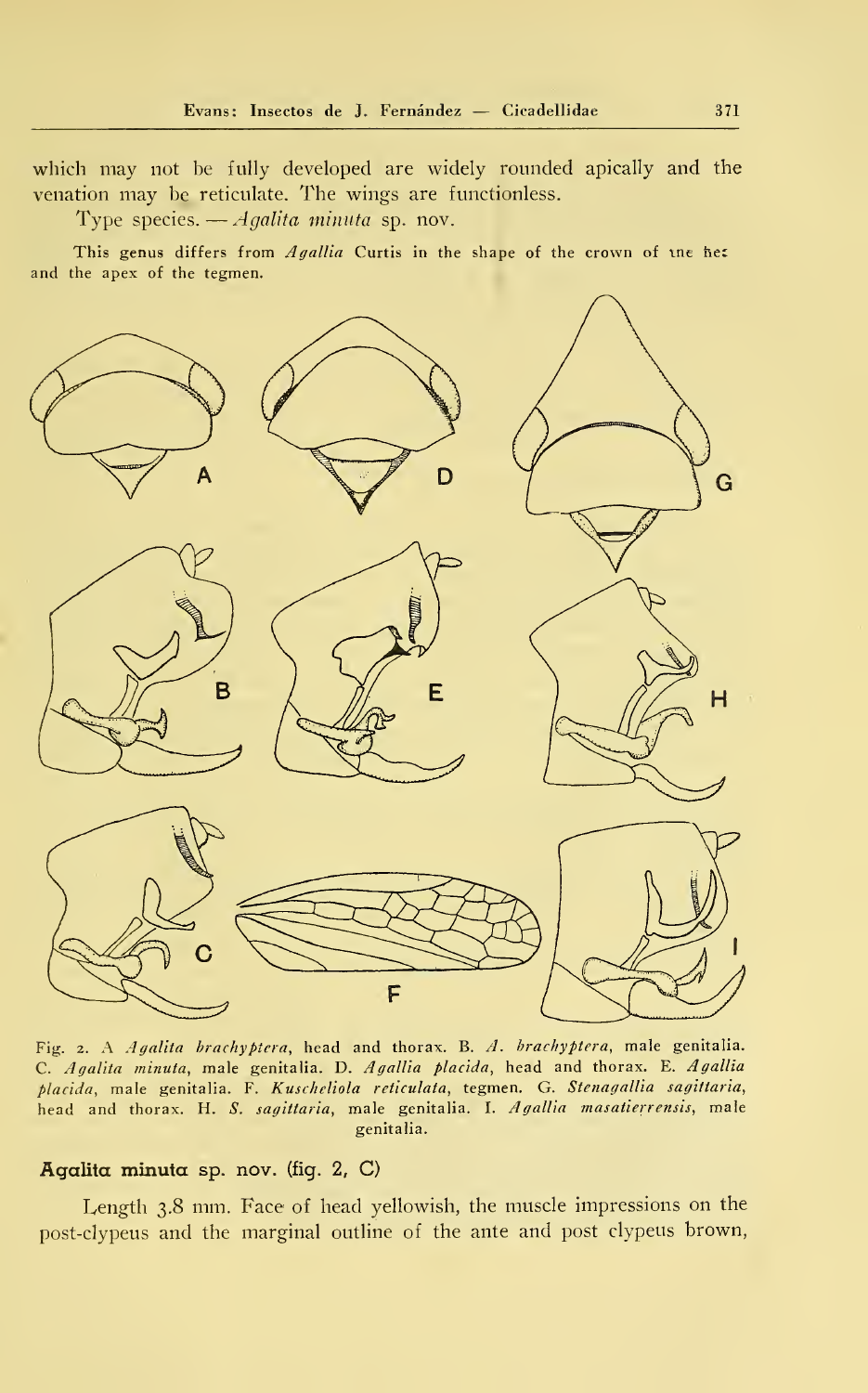ocelli situated on laterally flattened triangular-shaped margins of the crown.

Pronotum with the hind margin transverse, not laterally angulate; anteriorly marked with a pattern of light and dark brown, posteriorly palé buff and coarsely punctate. Tegmina, elytra-like, extending as far as the apex of the genitalia, with a variable pattern of palé and dark brown and white. Venation normal or reticulate.

Male genitalia as in Fig. 2, C.

Holotype & from B. Cumberland, Masatierra, coll. F. G. Kuschel,  $4/3/51$ .

Allotype  $\varphi$  from the same locality.

## Agalita brachyptera sp. nov. (fig. 2, A, B)

Represented by a series of specimens ranging in length from 3.8- 4.8 mm., in which the tegmina may extend to the apex of the abdomen, or the abdomen extend considerably beyond the ápices of the folded tegmina. Differs from type species in lacking a characteristic colour pattern on the crown and pronotum and in having the pronotum transversely striated and not punctate posteriorly. General coloration, evenly palé brown or various shades of brown, with, or without, a cruciform marking on the pronotum and a whitish streak margined with black on the tegmen.

While the degree of brachyptery is variable in development the tegmi na always extend beyond the middle of the abdomen.

The venation may be normal or reticulate.

Holotype & from Inocentes Bajos. 1.000 m., Masafuera. coll. F. G. Kuschel, 27/1/52.

Allotype  $\varphi$  from the same locality and of same date of collection.

Paratypes from Masafuera —Q. d. 1. Casas, and Masatierra— Alto Fangal.

## Euscheliola gen. nov.

The face of the head is wider than long; the labium terminates between the mid coxae; the ante-clypeus is oval in shape; the antennal ledges form a continuous curve with the sides of the post-clypeus and the epistomal suture, which is barely discernible, is transverse. The crown of the head is wider medially than against the eyes and the ocelli, which are visible in dorsal aspect, are situated on the almost vertical anterior margin of the head. The pronotum is steeply declivous and the tegmina, which are long and narrow apically have reticulate venation.

Type species Kuscheliola reticulata sp. nov.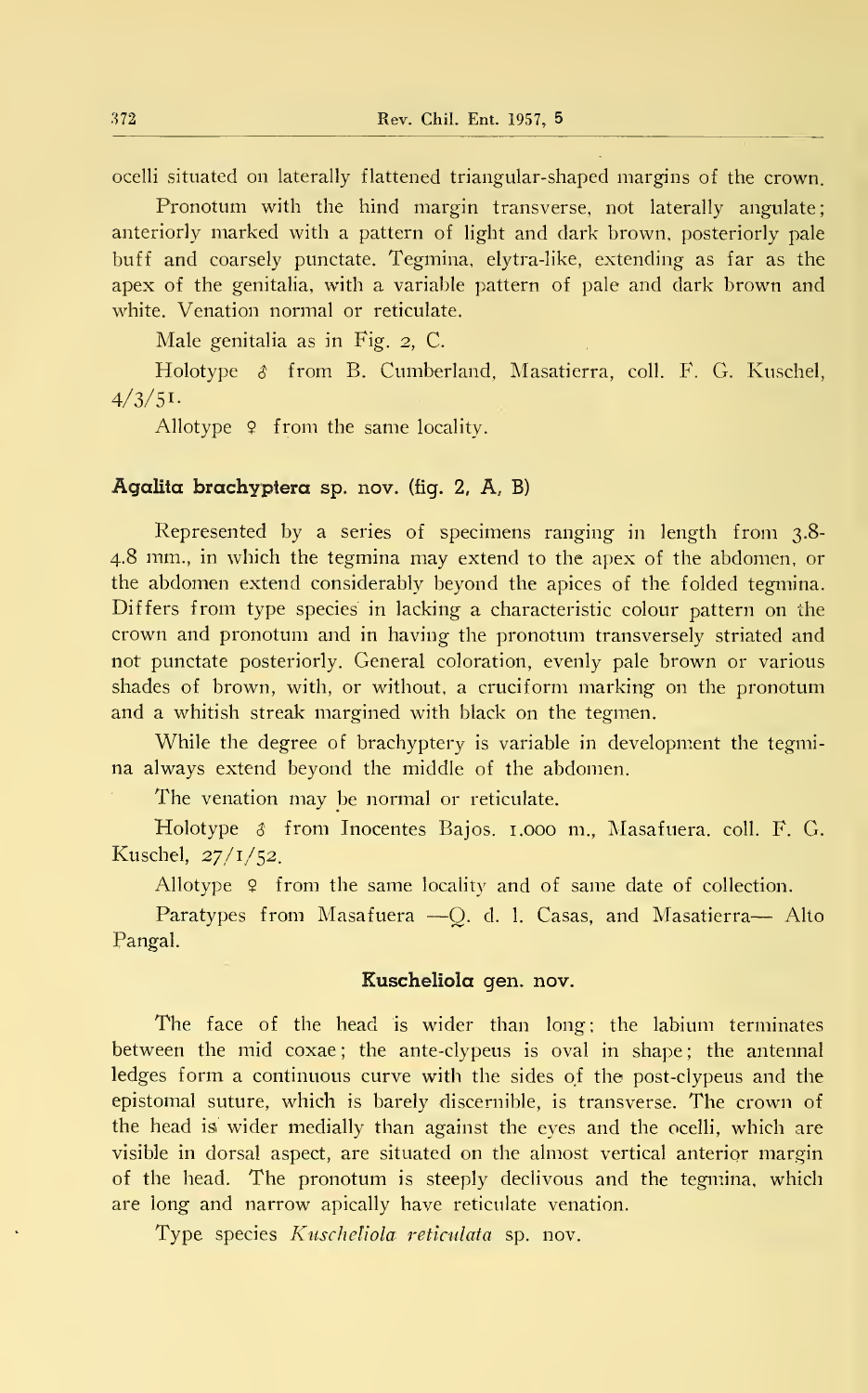## Kuscheliola reticulata sp. nov. (fig. 2, F)

Length 5.2 mm. Head yellowish with pale brown markings.

Tegmen whitish-hyaline with white, brown and black markings ; veins brown.

Holotype  $\delta$  from Alto Inglés, 600 m., Masatierra, coll. F. G. Kuschel, 6/2/52.

## Euscelinae

Three species occur in the collection which belong to this sub-family. Two of these are representatives of the Euselini and one the Balcluthini. Because of difficulties) associated with the identification of species in this widespread group, they are not described.

## Discussion

When, in 1954, Dr. Kuschel first showed me the collection of leaf hoppers he had made in Juan Fernández my interest was immediately aroused because of the presence of numerous Ulopids belonging to a single species (Evansiola insularis). Although no representatives of this subfamily have been recorded from South America, I assumed that the insects from Juan Fernández islands would have southern associations and itwas with considerable surprise that I discovered when I gave them close study that they belonged to the Megophthalmini, an opinión, as already mentioned, which is shared by Dr. China.

Kirkaldy's (1906) description of his Australian genus Kahavalu suggests, in some ways, that it might be a represetative of the Megophthalmini. However, <sup>I</sup> have previously (1947, a) included this genus in the Ulopini because of the pitted appearance of the type species and the fact that no Megophthalmini are known to me from Australian collections.

Purthermore, no representatives of this tribe have been recorded from either South África or New Zealand, but only from tropical África, Europe and Western North America.

There is thus, no reason for supposing that Evansiola spp. are part of the Antarctic or southern fauna, and they are in fact more probably of northern derivation.

Apart from three Euscelids, of no particular zoogeographical signifi cance, the rest of the Kuschel collection comprised Agallian leaf hoppers.

These are a group of wide distribution and though particularly well represented in the South American fauna are absent from New Zealand, and one species only is known from Australia. Like Euscelids and insects